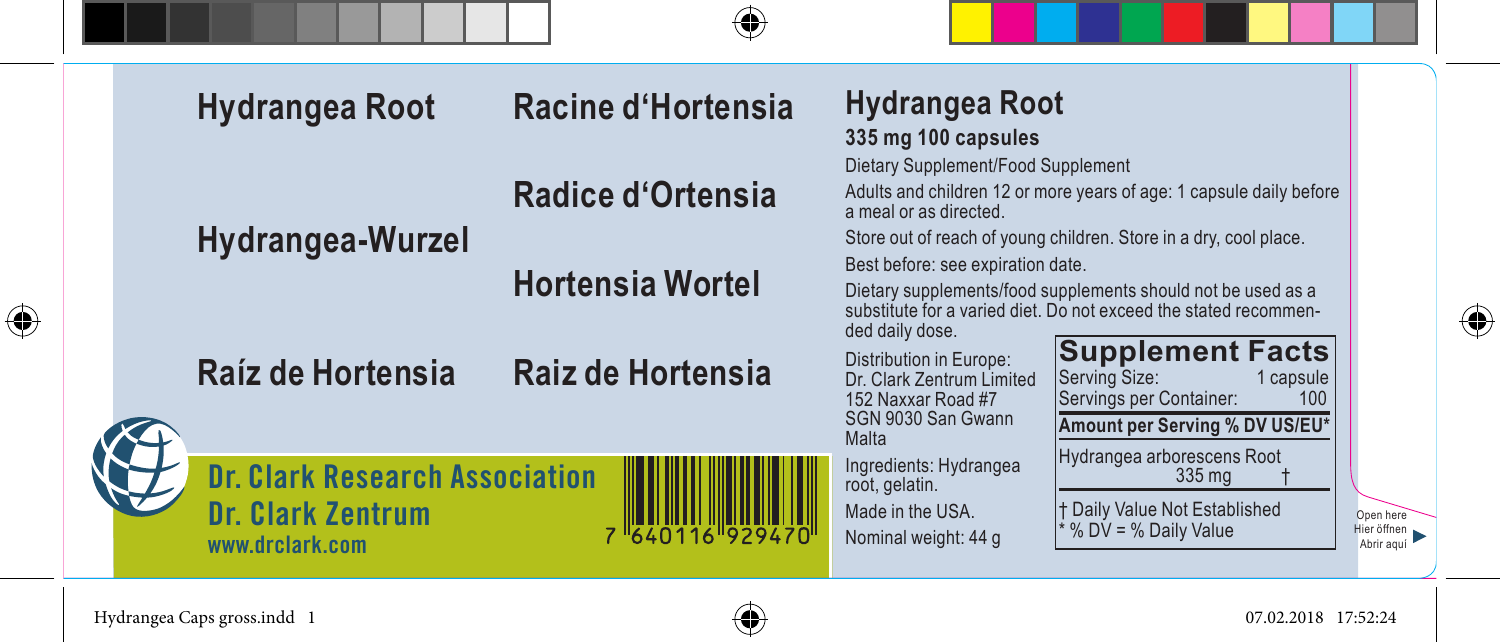⊕

## **Hortensia Wortel**

#### **335 mg 100 capsules**

*Voedingssupplement*

Volwassenen en kinderen vanaf 12 jaar: 1 capsule per dag voor de maaltijd of zoals voorgeschreven door arts/deskundige.

Buiten bereik en zicht van jonge kinderen houden. Droog en op kamertemperatuur bewaren. Uiterste gebruiksdatum: voedingssupplement niet meer gebruiken na datum vermeld achter 'exp'.

Voedingssupplementen mogen niet als vervanging van een gevarieerde en evenwichtige voeding en van een gezonde levensstijl gebruikt worden. De aanbevolen dagelijkse portie niet overschrijden.

Nominale hoeveelheid: 44 g



**Dr. Clark Research Association Dr. Clark Zentrum www.drclark.com**



#### **Voedingswaarde**

| Dosis:                 | 1 capsule             |  |
|------------------------|-----------------------|--|
| Doseringen per pakket: | 100                   |  |
| 1 capsule bevat        | <b>ADH US/ADH EU*</b> |  |
|                        |                       |  |

Hortensia wortel (Hydrangea arborescens) 335 mg †

⊕

† ADH niet bekend

\*ADH = Aanbevolen Dagelijkse Hoeveelheid

Ingrediënten: hortensia wortel, gelatine.

Geproduceerd in de VS.

Distributeur Nederland: Clark Nederland www.clarknederland.nl info@clarknederland.nl

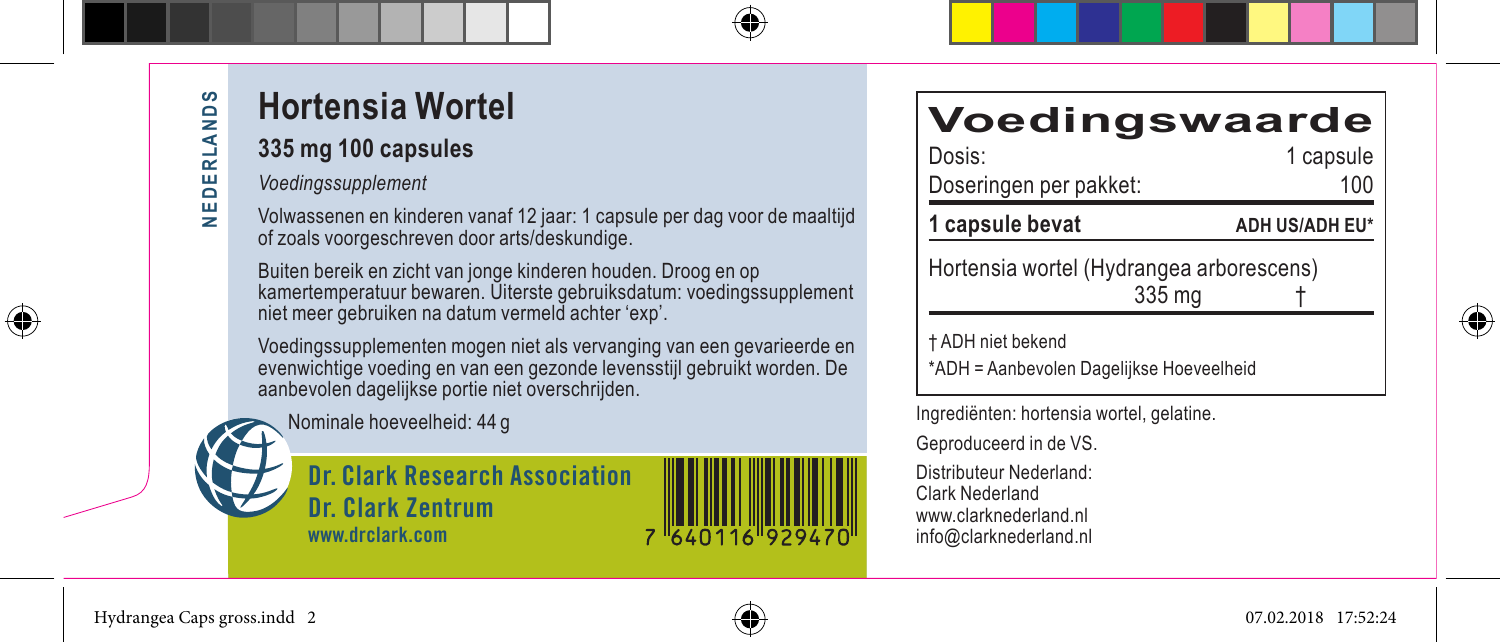### **DEUTSCH DEUTSCH**

⊕

## **Hydrangea-Wurzel**

#### **335 mg 100 Kapseln**

*Nahrungsergänzungsmittel*

Erwachsene und Kinder über 12 Jahren: 1 Kapsel täglich vor einer Mahlzeit oder gemäss Empfehlung.

Ausserhalb der Reichweite von kleinen Kindern lagern. An einem kühlen, trockenen Ort lagern.

Mindestens haltbar bis: siehe Verfalldatum auf der Vorderseite, mit "exp" gekennzeichnet.

Nahrungsergänzungsmittel sind kein Ersatz für eine ausgewogene und abwechslungsreiche Ernährung. Angegebene empfohlene Tagesdosis nicht überschreiten.



Nennfüllmenge: 44 g

**Dr. Clark Research Association Dr. Clark Zentrum www.drclark.com**

# **Nährwerttabelle**<br>Einnahmeempfehlung: 1 Kapsel

Einnahmeempfehlung: Einheiten pro Packung: 100 **1 Kapsel enthält US RDA/EU RDA\***

Hydrangea arborescens Wurzel

335 mg †

† keine Tagesdosis festgelegt \*RDA = empfohlene Tagesdosis gemäss 21 CFR 101 (US) bzw. EU Richtlinie 2008/100/EG (EU), umgesetzt für Deutschland in der Nährwert-Kennzeichnungsverordnung.

Zutaten: Hydrangea-Wurzel, Gelatine (Überzugsmittel). Hergestellt in den Vereinigten Staaten.

Vertrieb in Europa: Dr. Clark Zentrum Limited, 152 Naxxar Road #7, SGN 9030 San Gwann, Malta.





7 640116 929470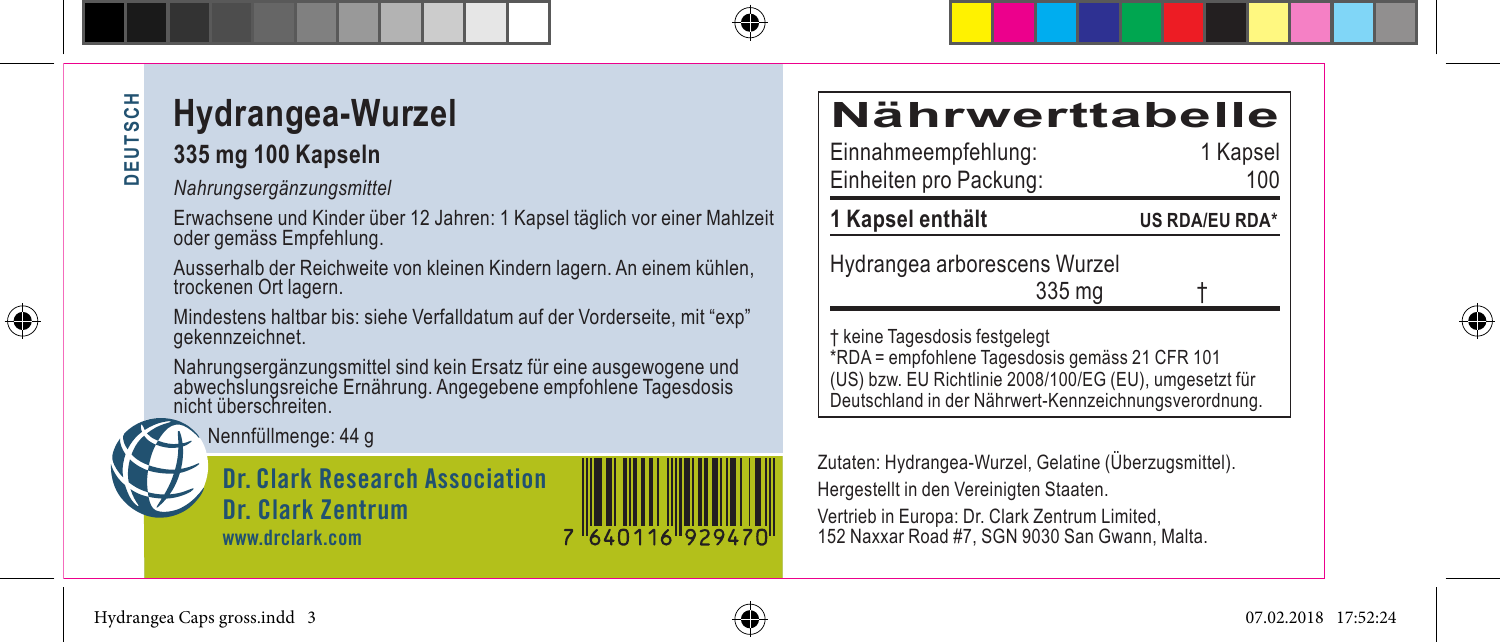⊕

### **Raiz de Hortensia**

#### **335 mg 100 cápsulas**

*Suplemento alimentar*

Adultos e crianças acima de 12 anos: 1 cápsula por dia antes de uma refeição ou como recomendado.

Guardar fora do alcance das crianças de tenra idade. Armazenar em local fresco e seco.

Melhor antes: ver data de caducare, marcado "exp".

Os suplementos alimentares não devem ser utilizados como substitutos de um regime alimentar variado. Não exceda a dose diária recomendada.

Peso nominal: 44 g





# **Valor alimentício**

Dosagem: Porções por embalagem: 100 1 cápsula contém **DDR US/DDR UE\*** 

Raiz de hortensia (Hydrangea arborescens)  $335<sub>ma</sub>$ 

† DDR não estabelecida \*DDR = Dose Diária Recomendada

Ingredientes: raiz de hortensia, gelatina.

Fabricado nos EUA.

Distribuidor en España y Portugal: Natur & Clark SL, c / Hortaleza 106 28004 Madrid, España 26.00011533/M



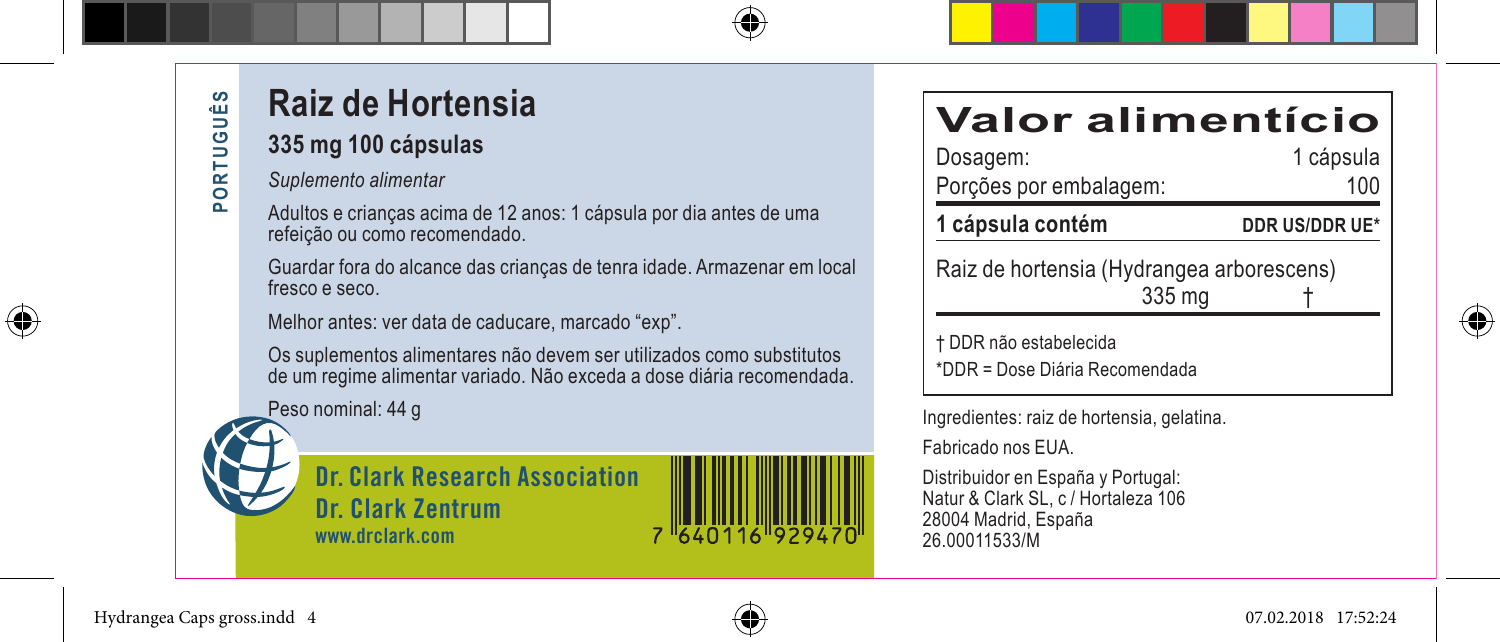### **Raíz de Hortensia**

#### **335 mg 100 cápsulas**

#### *Complemento alimenticio*

Adultos y niños de más de 12 años: 1 cápsula por día entes de una comida o según recomendación.

Manténgase fuera del alcance de los niños más pequeños. Almacenar en un lugar fresco y seco.

Consumir preferentemente antes de: vea fecha de caducidad, marcada "exp".

Los complementos alimenticios no deben utilizarse como sustituto de una dieta equilibrada. No superar la dosis diaria expresamente recomendada.

Peso nominal: 44 g

**Dr. Clark Research Association Dr. Clark Zentrum www.drclark.com**

#### **Valor alimenticio**

| Dosificación:                                                                                                  | 1 cápsula             |  |  |  |
|----------------------------------------------------------------------------------------------------------------|-----------------------|--|--|--|
| Dosis por envase:                                                                                              | 100                   |  |  |  |
| 1 cápsula contiene                                                                                             | <b>CDR US/CDR UE*</b> |  |  |  |
| marked and the state of the Milled and a company of the state of the Milled State of the U.S. and the U.S. And |                       |  |  |  |

Raíz de hortensia (Hydrangea arborescens)  $335<sub>ma</sub>$ 

† CDR no establecida \*CDR = Cantidad Diaria Recomendada

Ingredientes: Raíz de hortensia, gelatina.

Fabricado en los EEUU.

Distribuidor en España y Portugal: Natur & Clark SL, c / Hortaleza 106 28004 Madrid, España 26.00011533/M



**ESPAÑOL** 

**QU** ESPAI

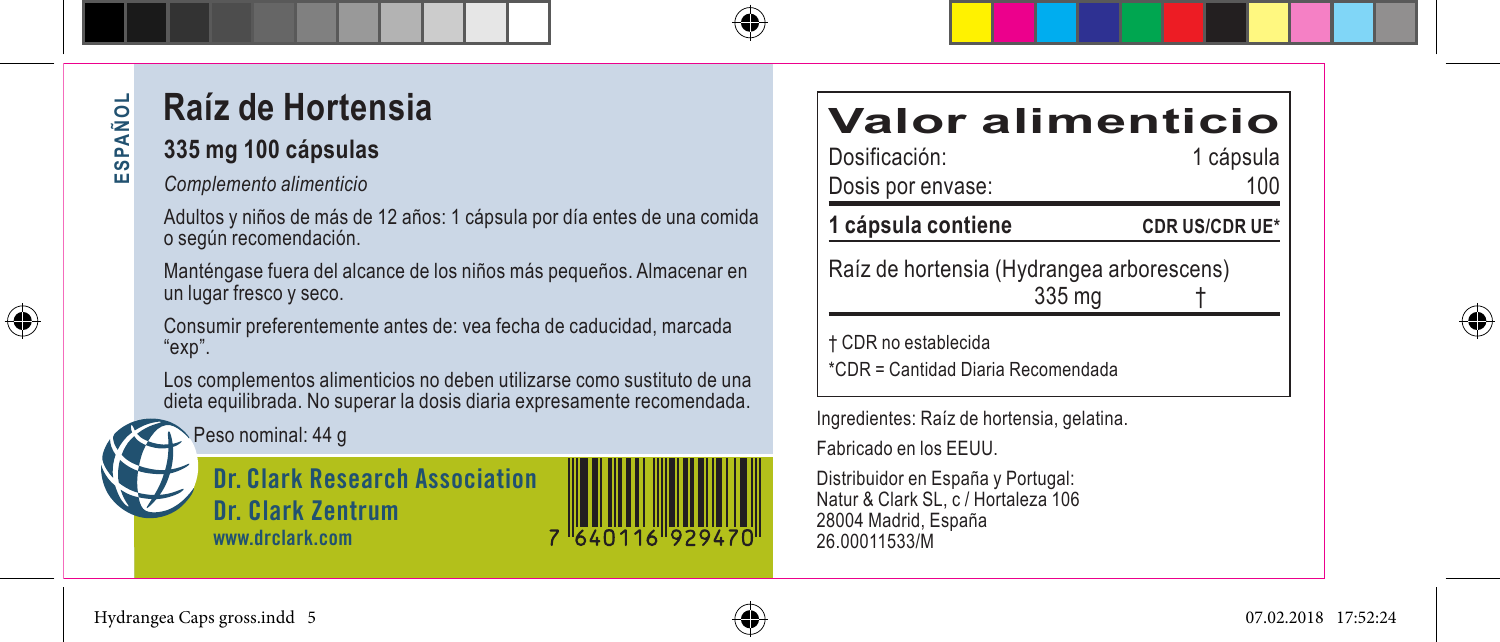### **Radice d'Ortensia**

#### **335 mg 100 capsule**

*Integratore alimentare*

Adulti e bambini sopra i 12 anni: 1 capsula al giorno prima di un pasto o secondo prescrizione.

Mantenere fuori dalla portata dei bambini piccoli. Conservare in luogo fresco e asciutto.

Da consumarsi entro: vedere data di scadenza, indicata "exp".

Gli integratori alimentari non vanno intesi come sostituto di una dieta variata. Non eccedere la dose giornaliera raccomandata.

Peso nominale: 44 gr





### **Valore alimentare**

| Posologia:                                 | 1 capsula             |  |
|--------------------------------------------|-----------------------|--|
| Dosi per contenuto:                        | 100                   |  |
| 1 capsula contiene                         | <b>RDA US/RDA UE*</b> |  |
| Radice d'Ortensia (Hydrangea arboorescens) |                       |  |

 $335 \text{ mg}$ 

† Razione giornaliera non stabilita \*RDA = Razione Giornaliera Raccomandata

Ingredienti: radice d'ortensia, gelatina. Fabbricato negli Stati Uniti.

Agente esclusivo Italia: Dr. Clark Service di Marina Cosati Via Montarinetta 1 6900 Lugano, Svizzera



⊕

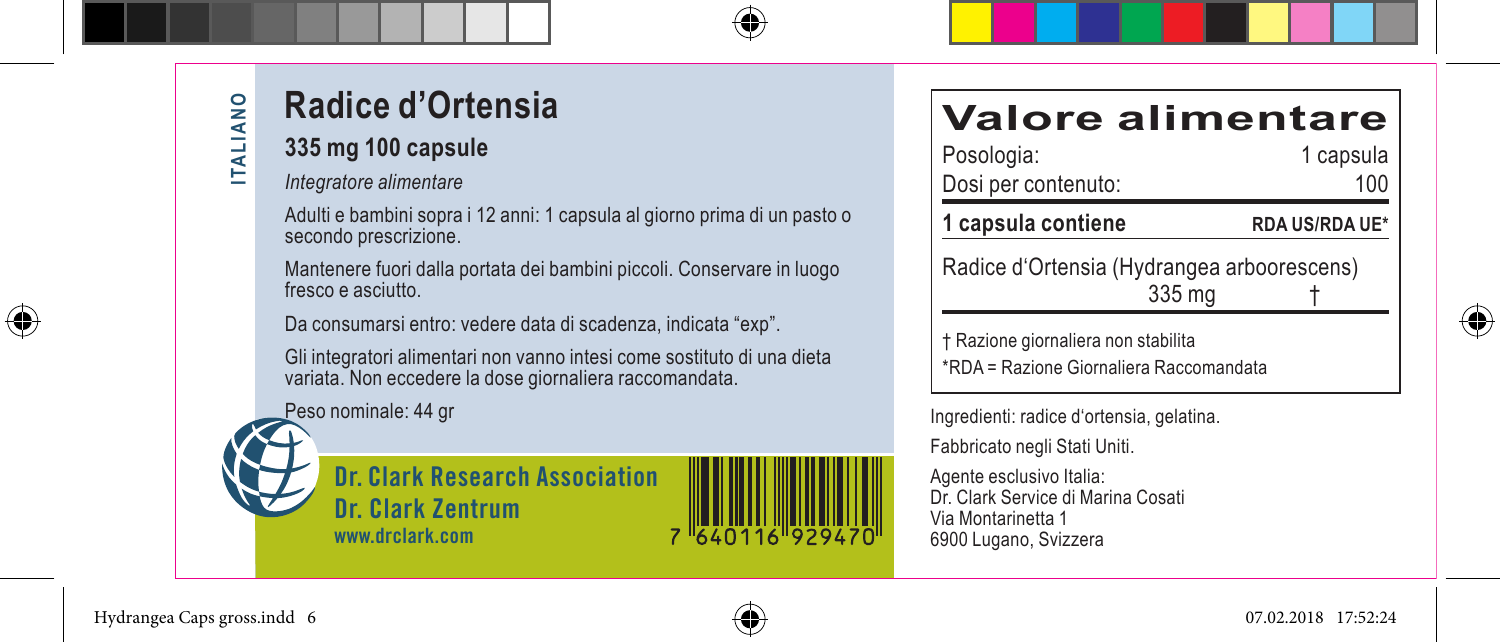### **Racine d'Hortensia**

**335 mg 100 capsules**

*Complément Alimentaire*

Adultes et enfants de 12 ans ou plus: 1 capsule par jour avant un repas ou selon recommandation.

Tenir hors de la portée des jeunes enfants. À conserver dans un endroit frais et sec.

À consommer de préférence avant: voir date de péremption, marquée "exp".

Les compléments alimentaires ne doivent pas être utilisés comme substituts d'un régime alimentaire varié. Ne pas dépasser la dose journalière indiquée.

Poids nominal: 44 g.

**Dr. Clark Research Association Dr. Clark Zentrum www.drclark.com**

# **Valeur nutritionnelle**<br>Dose recommandée:<br>1 capsule

Dose recommandée: Nombre de doses rec. par boîte: 100 1 capsule contient **AJR US/AJR UE\*** 

Racine d'Hortensia (Hydrangea arborescens)  $335<sub>ma</sub>$ 

† AJR non établi \*AJR = Apport Journalier Recommandé

Ingrédients: racine d'hortensia, gélatine. Fabriqué aux États-Unis.

Distribution en Europe: Dr. Clark Zentrum Limited, 152 Naxxar Road #7, SGN 9030 San Gwann, Malta.



⊕